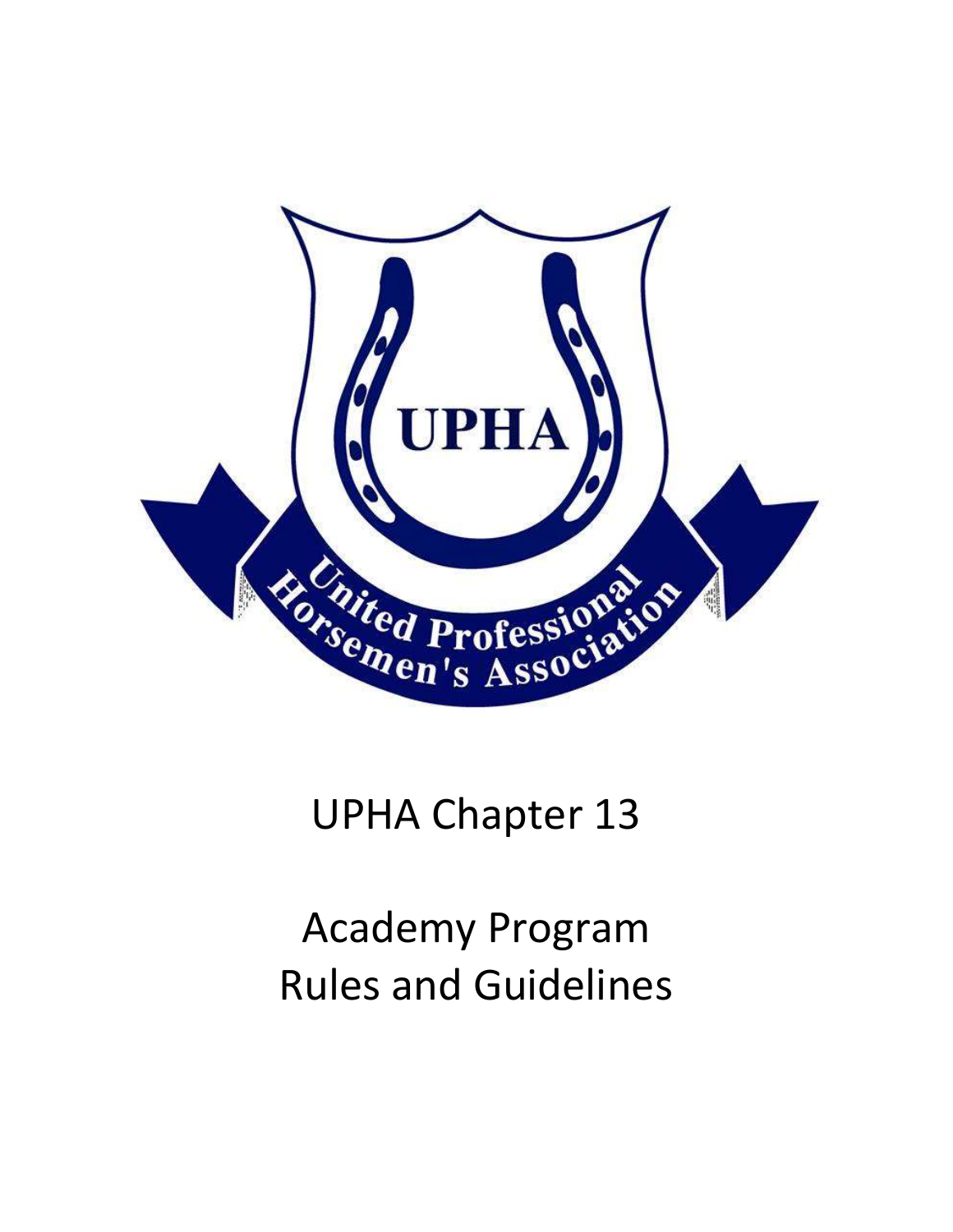These Guidelines have been developed by the UPHA Chapter 13 Academy Committee. We urge all horse shows within our chapter that offer Academy classes to follow these rules and guidelines in the interest of continuity and fairness to all exhibitors.

Academy Classes are open to riders who actively participate in a lesson program (with an instructor that teaches more than one student and accepts remuneration for such) provided they have not shown in an any division at any show with the exception of 4H and academy or academy tournament shows. Tournament shows may provide Show Rider classes for those riders who do compete at shows (other than 4H or academy). All riders must participate in a lesson program and show under an instructor.

UPHA Chapter 13 will provide ribbons and insurance for tournaments run by chapter members following these guidelines.

## **Riders:**

- Riders age will be determined by USEF Rules (December  $1<sup>st</sup>$  of the previous year).
- Riders who have previously shown other than Academy and/or 4 H regardless of seat shown are not eligible for Academy classes. Exceptions can be made for Adult riders who have had at least a ten year break from showing in performance or academy.
- Riders who have cantered at any show or tournament, recognized, or non-recognized are not eligible to compete in Walk and Trot only classes.

## **Attire:**

- Permitted attire for academy classes are long-sleeved button down shirts, jodhpur pants and paddock boots (or seat specific pants and boots). Vests, Ties, Gloves and whips are optional. Tournament attire may be more casual.
- Riding Habits are prohibited.
- Protective helmets are the only permitted headgear. Derbies, hunt caps and cowboy hats are prohibited.
- Hair should be neatly pulled back in a bun or braid and should not obstruct the view of the riders number.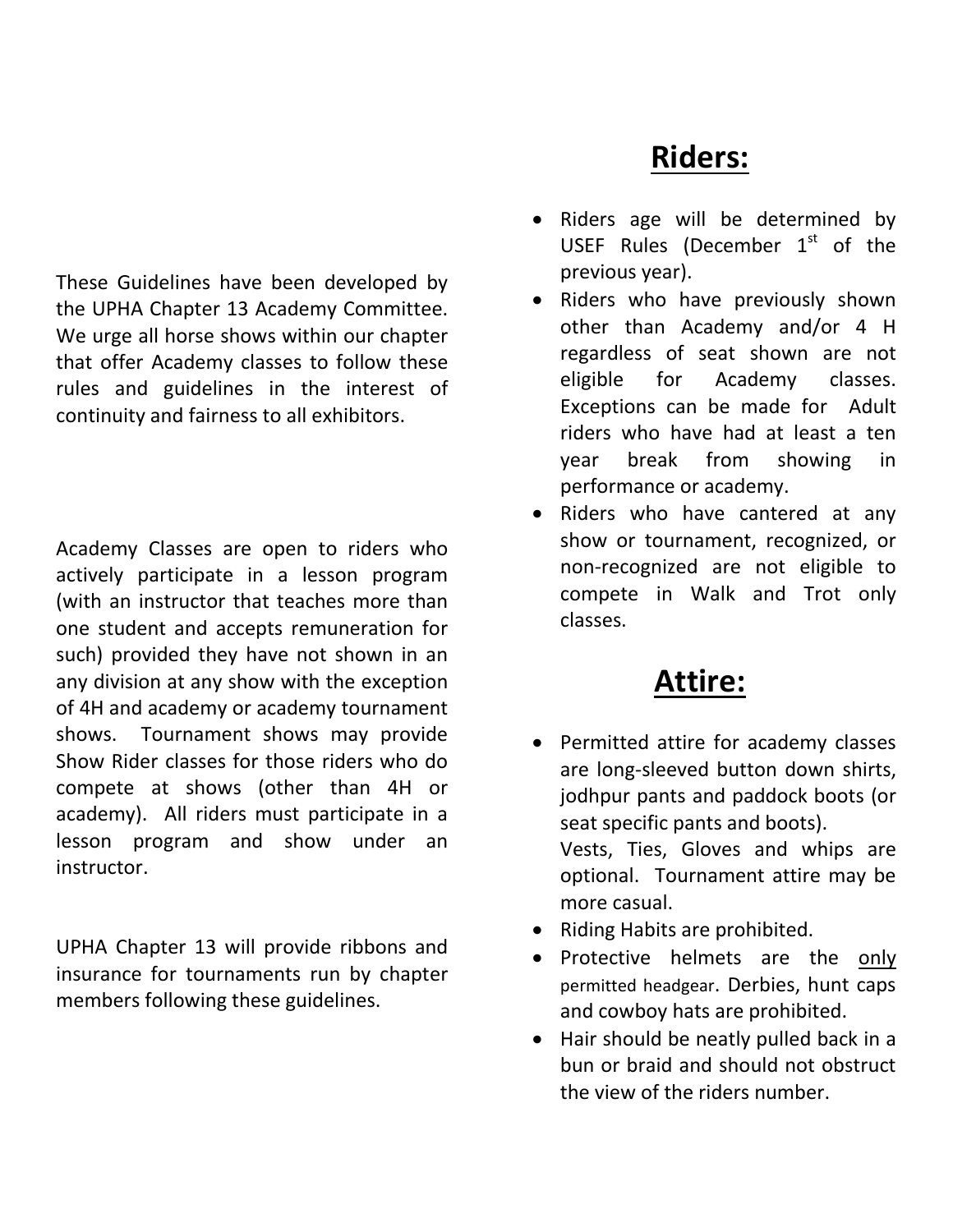#### **Horses:**

- Horses must be a mare or gelding earning their living as a lesson horse. Open horses not regularly used as a school horse for regular lessons may not be used as an academy horse.
- Horses may be any breed.
- School horses may be owned or leased by a rider as long as the horse earns its living as a lesson horse.
- Neat presentation is encouraged (Clean, Clipping of bridlepath, legs, etc)

#### **Suggested Classes for Horse Shows:**

- 1. Academy Equitation WTC Adult
- 2. Academy Equitation WTC 14-17
- 3. Academy Equitation WTC 13 & under
- 4. Academy Pleasure or Horsemanship WTC
- 5. Academy Equitation WT Adult
- 6. Academy Equitation WT 14-17
- 7. Academy Equitation WT 11-13
- 8. Academy Equitation WT 9 &10
- 9. Academy Equitation WT 8 & under
- 10.Academy Pleasure or Horsemanship WT

We encourage show management to split any class with more than six riders and encourage horse shows to make sure all participants receive ribbons. Classes may also be split to be seat specific.

#### **Tack:**

- The horse should be tacked as if giving a lesson. Snaffle or show bridles are acceptable.
- The saddle should be consistent to the style of riding.
- Protective equipment is permissible (i.e. boots, leg wraps) Action devices and attention getting devices are strictly prohibited.

### **Judging:**

Academy classes are to be judged in accordance to USEF Guidelines for that division. In Equitation classes the rider only is to be judged. Walk Trot and Canter and Walk and Trot only are to be judged both directions of the ring at the appropriate gaits. No additional tests are allowed to be asked of the riders. Pleasure or Horsemanship classes should be judged with emphasis on the riders showmanship, ring awareness, and horsemanship abilities.